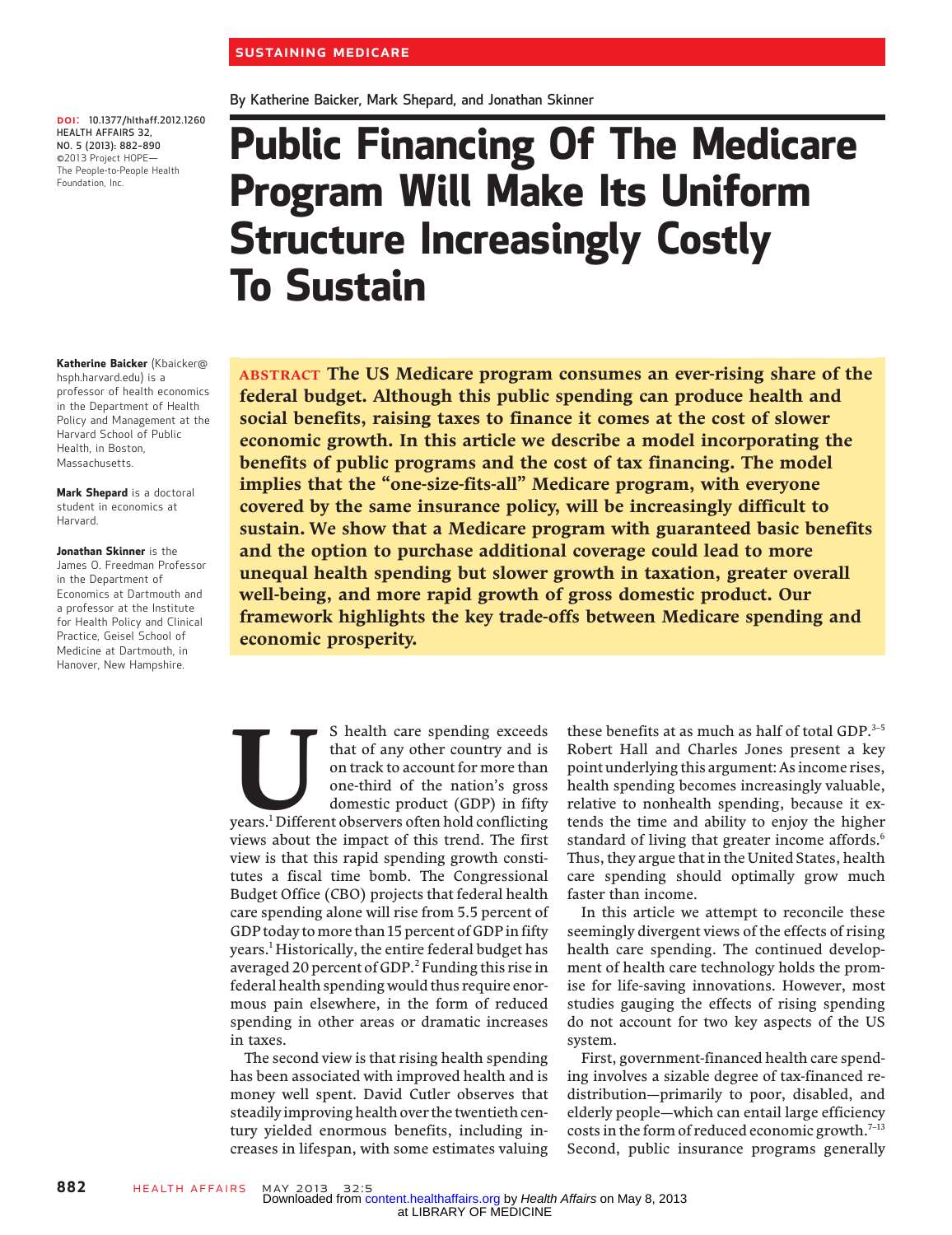provide a uniform benefit to enrollees—a "onesize-fits-all" approach to coverage. These features are motivated by the egalitarian ideal that all people should have access to life-saving health care, regardless of income. But as the menu of health care innovations—and accompanying costs—has expanded, this relatively egalitarian structure has become increasingly expensive to sustain.

The US health care system is unusual in providing a government Medicare program, covering primarily those over age sixty-five and representing more than 40 percent of public health care spending, $14-17$  that pays providers relatively well for nearly any treatment, regardless of costeffectiveness.

Medicare is also increasingly different from private managed care plans in that nearly any health care provider is qualified to receive Medicare funding without regard to contracting or utilization review. This unrestricted or "goldplated" insurance design may represent what an upper-income American would wish to purchase even if faced with its full cost. But it might not reflect what the majority of Americans would choose if they had to pay the full cost of such a package.

As Uwe Reinhardt writes: "Americans are fond of the idea that individuals and families should be self-reliant. But a question confronting the American public and their political representatives is how they imagine households with money income of, say, \$30,000 to \$50,000 will tolerate the ever-larger bites the healthcare Pacman seeks to take out of their budgets."<sup>18</sup> Reinhardt foresees a "fork in the road" at which the United States either maintains the relatively egalitarian structure of Medicare but sharply restricts expenditure growth—presumably through cuts in coverage or reimbursement rates; or allows benefits to vary by income, with high-income people who choose more generous plans required to pay for the additional coverage out of their own income.

In this article we address these choices in a framework that reflects the costs and benefits of large public insurance programs for a population with diverse health needs and income levels.19 We first use our framework to explain why health care spending in the United States since 1980 has diverged from that of other developed countries.20 We then address the question of whether the fiscal Armageddon predicted by the CBO can be sidestepped by moving toward a system in which the Medicare program guarantees only basic coverage but high-income enrollees can pay for more generous coverage themselves.

More modest growth in Medicare would also

allow for greater redistribution of resources through nonhealth channels, such as food stamps or housing assistance. We thus attempt to quantify the trade-off for low-income recipients between the generosity of health insurance coverage and the value of other nonmedical redistribution programs.

Although identifying the value of care ex ante is far from straightforward, we illustrate the effect of using this imperfectly measured criterion to inform benefit design. $21$  That is, would lowincome Medicare recipients be better off with a program that covered proton beam therapy for prostate cancer—costing at least \$25,000 more than conventional treatment but with little evidence of better outcomes—or with equivalent financial assistance to buy food or pay the mortgage?

## Empirical Evidence On Spending Growth

The United States spends more on health care than any other country, but it was not always such an outlier. For instance, in 1980 there were three European countries with similar levels of total health care spending relative to GDP, albeit with very different systems: West Germany (8.4 percent), Denmark (8.9 percent), and Sweden (8.9 percent)—just below the US level at the time  $(9.0 \text{ percent})$ .<sup>22</sup> Exhibit 1 shows the subsequent growth since 1980 in total health care spending for these developed countries.

By 2008, prior to the US recession, health care spending in Germany, Denmark, and Sweden had increased by an average of about 1.1 percentage points of GDP. In contrast, US health care spending had risen by 7.0 percentage points, to 16.0 percent of GDP.<sup>20</sup>

Less well known is the fact that even the public portion of health care spending in the United States accounts for large fraction of GDP relative to other countries. Because US health care spending overall is much higher, even though the public share of US spending is smaller, public spending on health care as a share of GDP rivals that of many publicly financed systems elsewhere. US government spending on health care as a share of GDP now equals that in Germany, Denmark, and Sweden and is projected to grow more rapidly than in any other developed country. The United States, Germany, Denmark, and Sweden all spend under 10 percent of GDP on public health programs now. However, that share is predicted to double for the United States by 2050, while for the other three countries that share is expected to remain relatively flat.<sup>23</sup>

Why has the United States diverged so dramatically from its counterparts? This diver-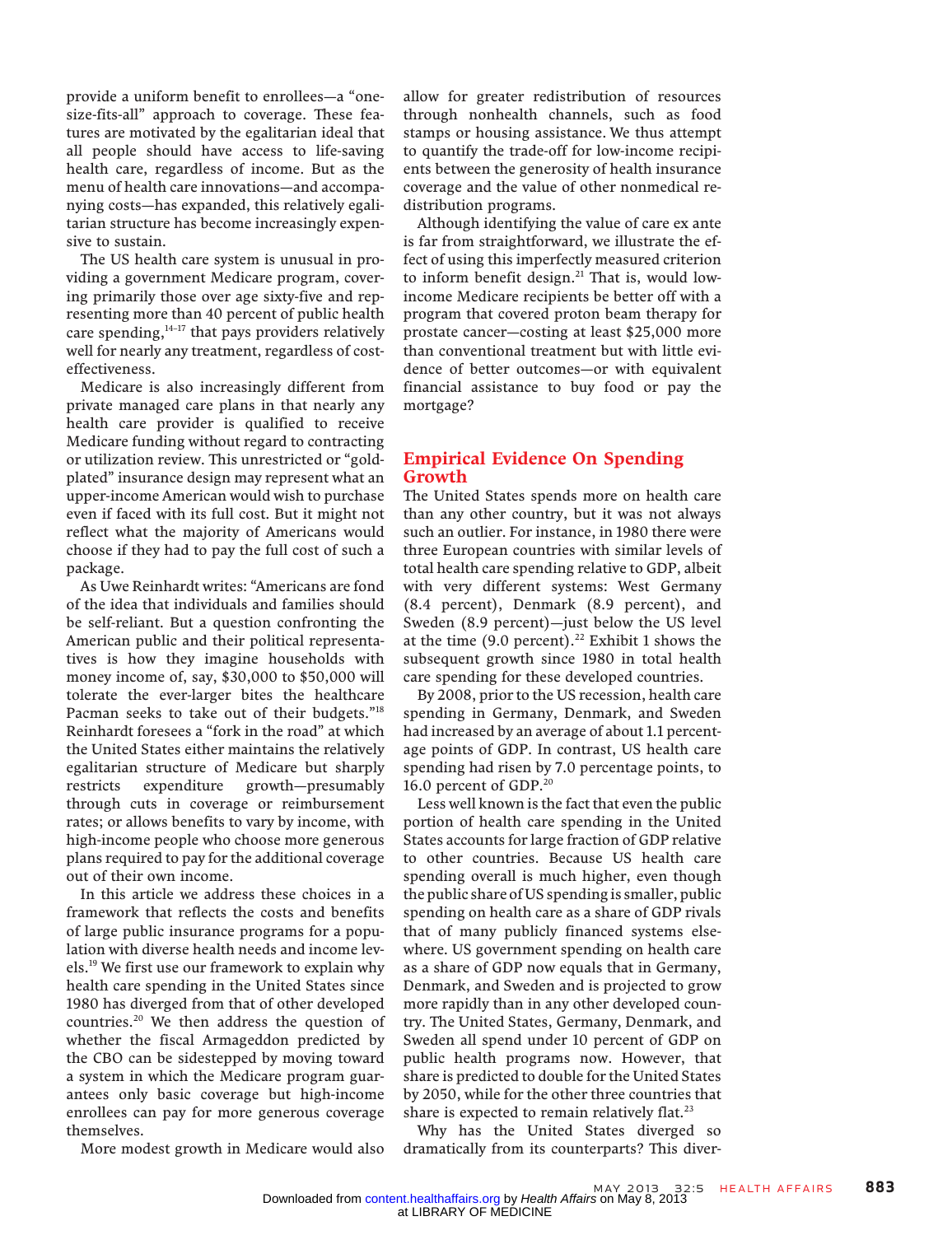#### Exhibit 1

Health Care Spending As A Percentage Of Gross Domestic Product (GDP) In Four Countries And The OECD Average, 1980– 2010



source Organization for Economic Cooperation and Development. OECD health data 2012. Paris: OECD, 2012. Nore Data for Germany for 1991 are missing.

gence is probably not explained by commonly cited factors such as administrative costs already high by the 1980s—or physician salaries, which have stagnated over the past decade. $24,25$ Nor can the divergence be attributed to differential income growth, because annual income growth in the comparator countries has lagged that in the United States by just a few tenths of a percentage point.<sup>20</sup>

In this article we describe a new framework $19$ that explains these international differences in health spending growth rates and sheds light on the likelihood that government-subsidized health spending in the United States will continue to gallop along the path it is on now.

### Study Data And Methods

Framework We developed a framework to evaluate both current and future health care system structures and expenditures under different redistribution and insurance programs. Although the model simplifies the complexities of the US economy and health care system, we have calibrated it roughly to match past US health care expenditures.

The advantage of such a stylized model is that it can be used to make assessments about how health policies affect well-being and health outcomes across a broad distribution of income groups for several decades into the future. The disadvantage is that the predictions are only as good as the model and the inputs we used, although we can see whether our model is more consistent with observed patterns than alternative models.

Thus, we view this exercise not as a way to forecast the costs of specific proposals, but as illustrative of the relative costs and benefits of government programs in a world outside the range of our current empirical evidence. Our framework builds on the work of Hall and Jones<sup>6</sup> and of Kevin Murphy and Robert Topel.<sup>4</sup> We describe the framework more fully in a more technical working paper.<sup>19</sup>

We assume that there are different income groups and that individuals make choices about how much to work and how much to consume in health care versus other goods.When people fall ill, their probability of survival depends in part on how much health care they obtain. Over time, the technology of health care improves, but at a point in time, there are diminishing returns to spending more.

Our model includes a government that provides both traditional public goods like national defense and transfer programs that progressively redistribute resources and reduce poverty. These transfer programs take the form of either cash benefits—for example, Social Security and Temporary Assistance for Needy Families—or in-kind health insurance benefits—for example, Medicare and Medicaid.<sup>26</sup> Health insurance may be provided either as a uniform benefit for all income groups, as in the current traditional Medicare program, $27$  or as a guaranteed minimum benefit that some people may supplement by purchasing more generous plans.

In the absence of government transfers, we would not be surprised to find segmentation of health care, where higher-income people can and do purchase better care, leading in turn to disparities in health and longevity across income groups. But there are at least two reasons that governments may act to reduce this inequality.

First, society may care about the welfare of lower-income people overall. Second, society may care in particular about the health outcomes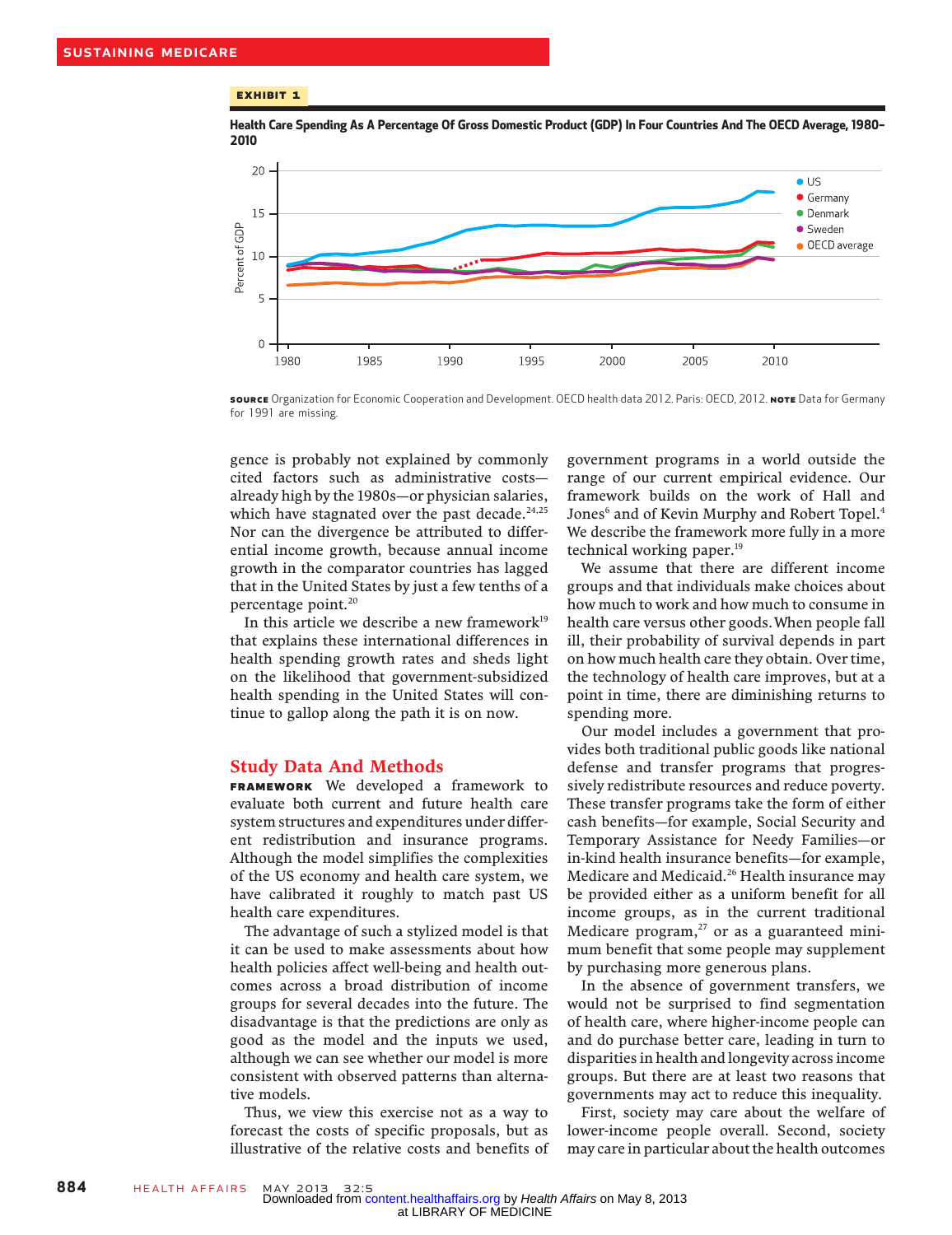of those lower-income groups. This second force creates a rationale for in-kind transfers, rather than just cash transfers. $28-30$  There may thus be substantial cash and in-kind transfers from rich to poor and from healthy to sick.

With programs that provide health benefits in kind, the poor can obtain expensive health care beyond what they would purchase even if they had the cash equivalent. But the existence of such programs creates a tension: Greater health care benefits for the poor come at the expense of a general decline in non–health care redistribution—gold-plated health care but a less generous food stamp program.

The "generosity" of health insurance can be characterized along several dimensions, from deductibles and coinsurance to limitations on services covered. Our analysis focuses primarily on the latter: which treatments are covered for which specific disease categories, with increasingly generous (and expensive) plans working their way up the cost-effectiveness curve—in other words, representing higher and higher outlays needed for every incremental life-year obtained. Recall that the National Institute for Health and Care Excellence in England restrains costs not through higher copays, but by recommending that the English National Health Service pay only for cost-effective treatments up to, for example, £30,000 (approximately US\$45,000) per life-year.<sup>31</sup>

We compare the one-size-fits-all uniform "gold" Medicare plan to a less comprehensive public plan that would offer coverage of basic services with sufficiently high cost-effectiveness to everyone but would require premium contributions from anyone choosing a more generous plan that covered additional, less cost-effective, services.

Limitations There are several limitations to our analysis. First, our simulation model simplifies the otherwise intractable complexity of modeling health care systems over decades. There are probably many reasons for the rapid growth in Medicare spending related to fee-for-service payment, entrepreneurial physicians, and other factors that our model does not capture.

Second, we characterize "the" US health care system based on the type of benefit offered by Medicare. However, Medicare is only one part of a complex system. Private insurance policies provide a full range of deductibles and copayments. That said, the Medicare program has systemwide ramifications. Private insurance coverage decisions tend to follow those in Medicare, in part because private insurance plans fear accusations of stinting if they do not cover care approved for Medicare enrollees.

Third, we do not address the structure of

Medicaid, which is also growing over time and is slated to grow further with the implementation of the Affordable Care Act. State Medicaid programs have also gone further than Medicare in limiting reimbursement rates and coverage.

## Study Results

We first illustrate the model's implications for optimal health care spending growth between 1980 and 2010 in a hypothetical world with two "countries." These countries are the United States, with just under half of health care publicly financed, and a representative counterpart—a composite based on Germany, Sweden, and Denmark—with all health care publicly financed. By "optimal" health care spending we mean the level of such spending (and the associated tax rate) leading to the highest level of well-being, given the constraints of the insurance program, the effectiveness of health care spending in improving health, and the impact of taxes on the macroeconomy.

The key difference between the United States and its composite European counterpart is the initial overall tax burden generated by the taxes used to finance nonhealth programs. In 1979 the tax-to-GDP ratio across the three European countries averaged nearly 50 percent, compared to roughly 30 percent in the United States.

It is a fundamental principle of economics that taxes create economic distortions called "deadweight loss."<sup>13</sup> By moving resources away from activities that would have generated the most economic activity, redistributive taxes can improve equity—but at the cost of reduced efficiency and economic growth.<sup>7-12</sup> Because deadweight loss is proportional to the square of the tax rate, raising an additional dollar in taxes to fund increased health care expenditures creates more inefficiency in countries starting with higher tax rates.<sup>32</sup>

The implied health care spending growth rates for the United States and its counterpart are shown in Exhibit 2. The initial tax difference alone drives substantial differences in the evolution of publicly financed health care spending and both trajectories match the patterns seen in Exhibit 1. This result is consistent with earlier empirical findings suggesting that limits on raising revenues, rather than health needs, seemed to best predict patterns in health care spending growth across countries.<sup>33</sup>

This interplay among health spending, taxes, and the economy generates implications for future spending and economic growth, which we illustrate with two different policy scenarios. The first is public provision of a "uniform" Medicarelike insurance plan that provides the same ben-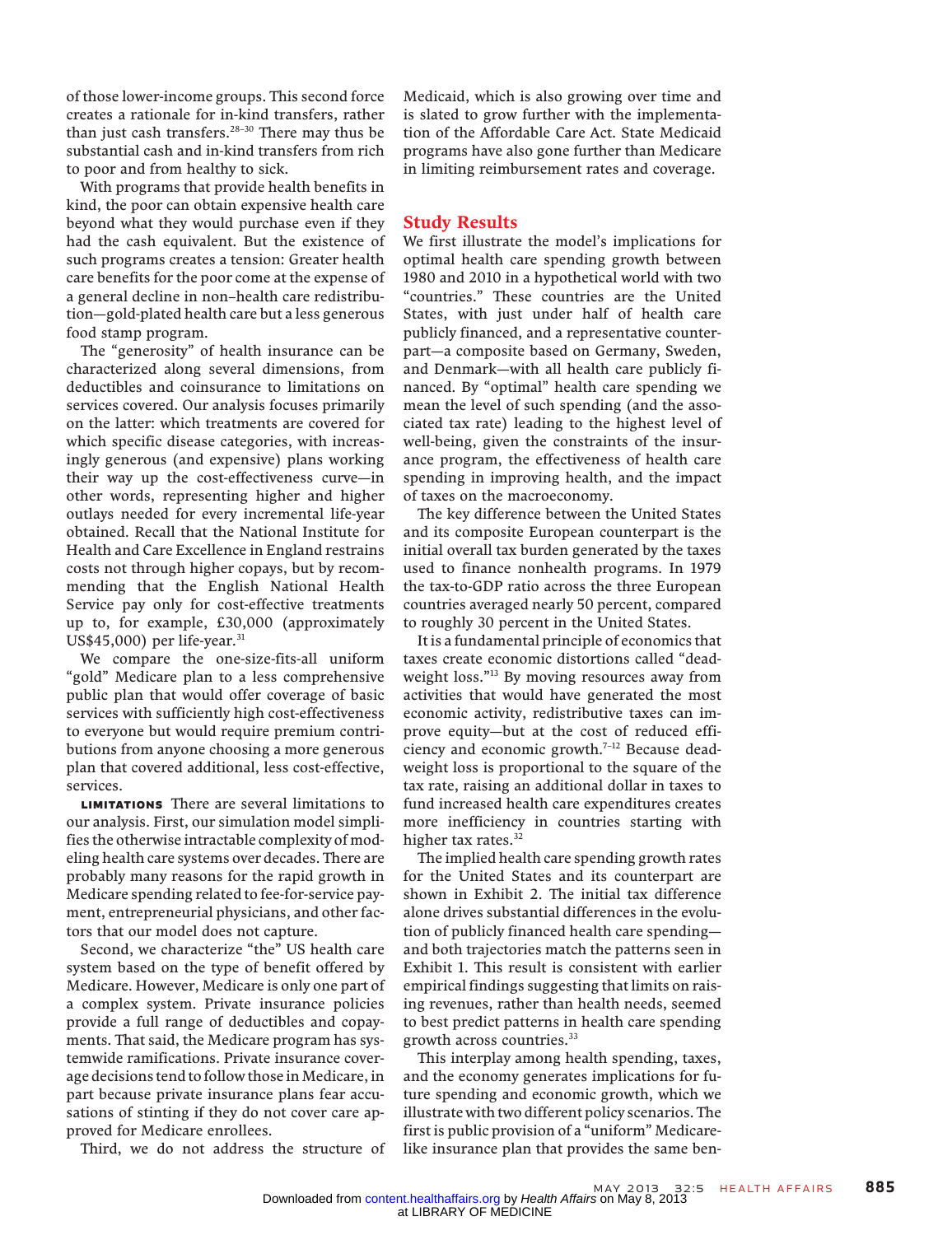#### Exhibit 2

Simulated Growth In Health Care Expenditures For Low-Tax And High-Tax Countries, <sup>1980</sup>–<sup>2010</sup>



source Shepard et al. (Note 19 in text). Notes Based on initial (1979) total tax rates. "High-tax country" represents a composite (similar to Germany, Sweden, and Denmark); "low-tax country" represents the United States.

efits to all enrollees, potentially including care with low cost-effectiveness but without allowing the private purchase of plans that cover additional services. The second is public provision of a "basic" insurance plan that covers only care that meets an effectiveness threshold and allows households to "top up" this coverage using their own money.

#### Exhibit 3

Simulated Ratio Of Health Spending To Gross Domestic Product (GDP) With Uniform Public Versus Basic Insurance, 1980–<sup>2050</sup>



source Shepard et al. (Note 19 in text). Notes This exhibit simulates spending on the publicly insured predicted by the model under different designs of public insurance. "Uniform" and "basic" insurance models are explained in the text.

In our model, the uniform and basic coverage levels are nearly identical up to 2010 (Exhibit 3). This relationship reflects the desire for egalitarianism as long as the costs to the economy, in terms of the effects of taxes on growth, are not too high. After 2010, however, they diverge substantially. There is considerably lower government spending on health care in the scenario with basic coverage only (and the option for people to pay out of pocket to purchase additional coverage): in 2050, 16.5 percent of GDP compared to 22.5 percent under the uniform program.34

Overall health care spending ultimately slows in the next 30 years under the uniform plan scenario for two reasons. First, the inefficiency and distortions generated by the high taxes necessary to support that plan lead the government to place more restrictions on what is covered. Second, the higher taxes lead to lower GDP growth, further reducing per capita health care spending. This second effect is not visible in Exhibit 3, which shows health care spending relative to GDP.

As shown in Exhibit 4, under basic coverage the average tax-to-GDP ratio rises from 35.5 percent to 39 percent of GDP. In contrast—and in part because of the more sluggish GDP growth the tax-to-GDP ratio under the status quo uniform Medicare program rises to nearly 50 percent of GDP.

Overall societal well-being is higher under the basic plan, because the benefits hew more closely to the allocation that unconstrained low-income recipients would choose. High-income recipients end up spending more on health care under the basic plan than they do under the uniform plan—only they pay for the coverage of incremental services out of pocket, rather than through potentially distortionary taxes. This outcome does not, however, mean that everyone is better off: Low-income enrollees who prefer coverage of intensive treatments most likely will not be able to afford them.

## Policy Implications

Rising health care costs have created tremendous budgetary pressures for the United States and other countries. In the United States there is an inherent conflict between the desire to avoid restrictions on Medicare spending and a reluctance to raise taxes.

In this article we have described a framework for navigating these difficult waters. Our framework shows that even in a world with a fundamental social commitment to improving health and reducing poverty for all citizens, there is a rationale for a public policy in which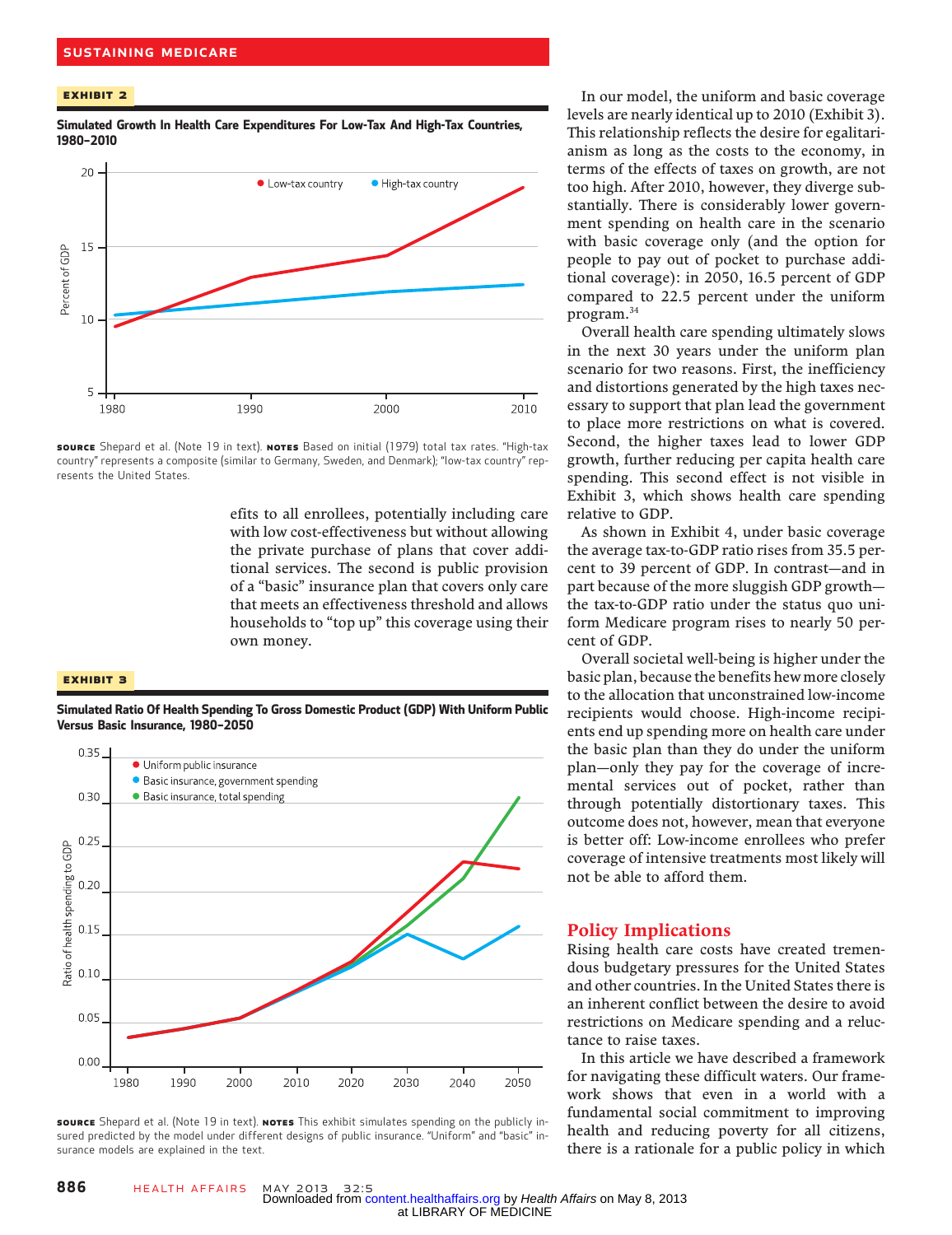low-income residents have less generous health insurance coverage.

## The provision of a non-means-tested basic public benefit effectively leads to a segmentation of insurance policies in which a "gold" plan that pays for any new innovation, however costineffective, might be preferred by wealthier residents—but is paid for on the margin with private, rather than tax-financed public, resources.

The implications of our model are not dissimilar to the idea of voucher-type premium support suggested over the years by Ezekiel Emanuel and Victor Fuchs,<sup>35</sup> Henry Aaron and Robert Reischauer, $36$  and Rep. Paul Ryan (R-WI). $37$ Indeed, it may appear that this plan most closely resembles a Ryan-style premium support plan. There are clearly similarities to such proposals to replace the current comprehensive Medicare plan with a less expensive voucher designed to cover pared-back services.

There are two important differences, however. First, our model does not imply a smaller role for government redistribution overall. Rather, the composition of the redistribution changes away from comprehensive health insurance and toward non–health care benefits such as housing, food, or transportation assistance that might prove to be of greater value to the lowestincome households.<sup>38</sup>

Second, our "basic" plan does not correspond so much to a high-deductible or higher-costsharing plan, but rather to one that covers a more limited set of treatments or providers. Unlike high-deductible plans, the basic plan need not expose poorer households to the risk of substantial cost sharing. Instead, it is designed to limit coverage to treatments with proven effectiveness at a reasonable cost. So the basic plan would pay for standard treatments for prostate cancer but not, given current evidence, proton beam therapy.

Of course, identifying which treatments are of high value—and for which patients—poses substantial challenges. There is increasing experimentation with coverage that varies based on the value of care, or "value-based insurance design," in the private sector, in coverage of preventive care without copayments, and in systems such as that in the United Kingdom.<sup>39,40</sup> There are, however, current legal and political restrictions on the wider use of insurance policies that restrict coverage of treatments without proven costeffective benefits.<sup>20,21,41-45</sup>

Perhaps the greatest challenge to offering this kind of plan choice more widely in Medicare is that it would require setting aside the egalitarian goals enshrined in the Medicare legislation of 1965. Publicly providing only basic coverage would implicitly recognize that higher-income

#### Exhibit 4

Simulated Ratio Of Tax Revenue To Gross Domestic Product (GDP) With Uniform Versus Basic Insurance, 1980–<sup>2050</sup>



source Shepard et al. (Note 19 in text). Notes This exhibit simulates spending on the publicly insured predicted by the model under different designs of public insurance. "Uniform" and "basic" insurance models are explained in the text.

households would probably elect to procure more generous coverage—and, ultimately, to obtain more health care and possibly better health outcomes. Such a system might thus raise ethical concerns about widening health disparities between high- and low-income enrollees.<sup>46</sup> Providers might object on ethical or practical grounds to providing more intensive services to those with topped-up coverage than they would to those with basic coverage.

However, this bifurcation is already implicitly accepted in Medicaid versus private insurance. Related mechanisms are also already seen in Medicare drug coverage, in which beneficiaries choose plans based on premium bids and must pay the incremental costs of more generous coverage. Similarly, Medicare's managed care option, Medicare Advantage, is designed so that beneficiaries who enroll in plans with premiums above a benchmark must pay the additional cost.36

The idea of providing or mandating basic insurance but allowing people to top up that coverage at their own expense is also common in European countries. The Netherlands, for example, mandates only basic coverage, but most citizens buy supplemental coverage.<sup>47</sup> Finally, as Reinhardt notes, the alternatives are not entirely free of distributional implications, either, if Congress turns to cutting Medicare reimbursement rates and other nonhealth redistributive programs to preserve Medicare's "one-size-fitsall" structure.<sup>18</sup>

#### Conclusion

Providing a uniform public insurance program holds widespread appeal, and different countries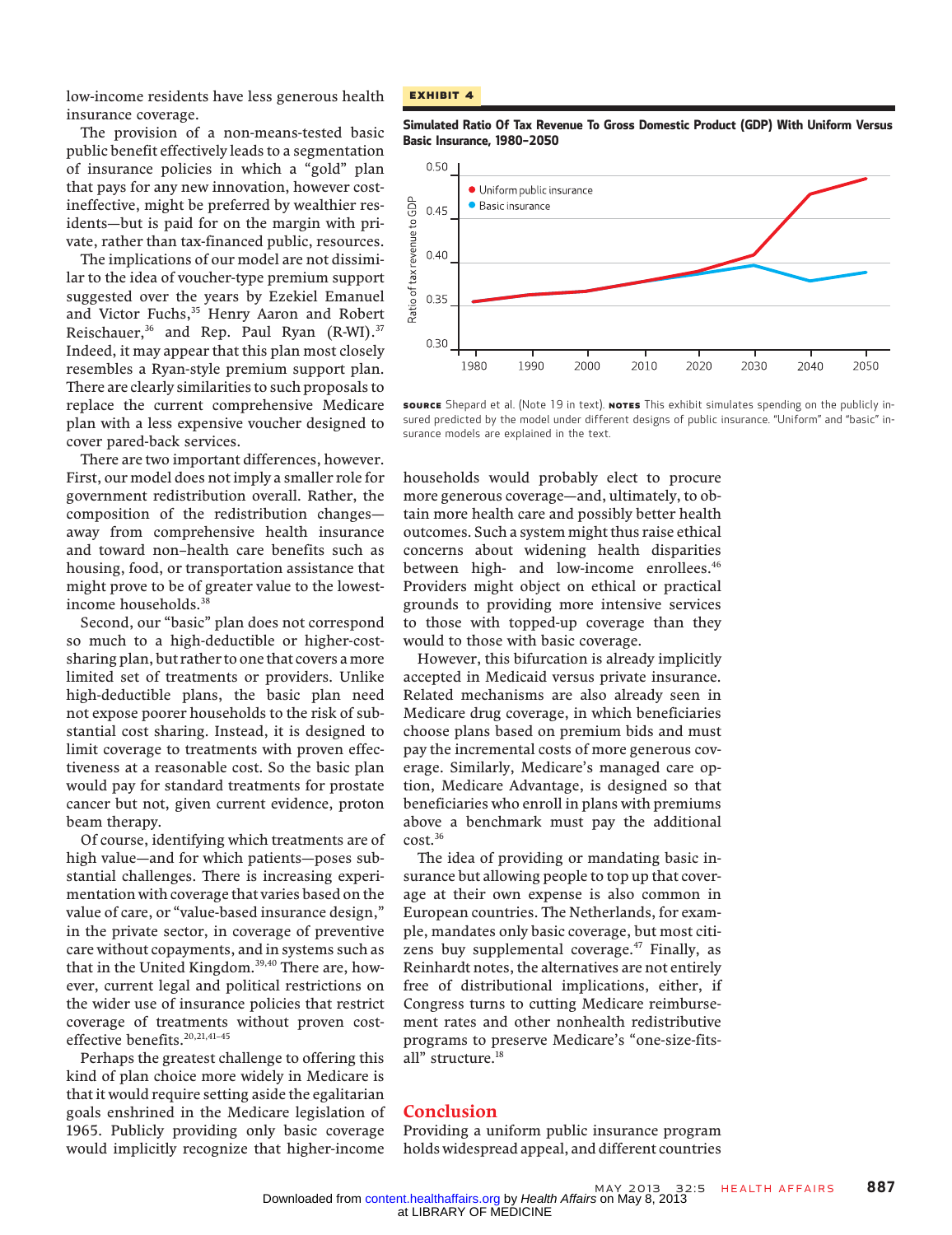have taken different approaches toward this end. But as the public benefit grows, the ever higher taxes required to finance the program impose an increasing economic burden that eventually constrains program growth and necessitates benefit limits of one form or another. Setting the level and form of the benefit therefore involves a trade-off between the government's goal of providing health care benefits for the poor and the economic cost of taxation, analogous to the traditional efficiency-equity trade-off. Our model provides a framework for evaluating these tradeoffs.

Despite the limitations discussed earlier, our framework highlights key features of our health care system for the evaluation of potential Medicare reforms. Distortionary costs rise as Medicare must cover an increasing array of treatments with higher and higher price tags for the improvements in health and longevity they buy. Very high-income enrollees might choose to spend their own resources on such treatments, but the median-income household might not. Lower-income Medicare enrollees might not benefit from coverage of expensive treatments with uncertain benefits as much as they would from being able to devote that cash to nonmedical needs. Public spending on health care is a key driver of aggregate public spending growth, and the taxes needed to finance it generate increasing fiscal strain and dampening of economic growth.

Our model thus helps explain the rapid growth in US health care expenditures relative to other countries.More important, the model highlights the trade-offs in different approaches to reining in public spending—from the current approach of providing a uniform benefit that increasingly crowds out other programs, to a less egalitarian model that guarantees only a basic benefit and redirects some redistribution toward other programs.

Our analysis suggests that the policy of providing a uniform benefit to all—rather than a basic benefit that higher-income residents can augment—may be increasingly untenable if health care expenditures continue to rise.  $\blacksquare$ 

The authors gratefully acknowledge support for related work from the US Social Security Administration through Grant No. 5 RRC 08098400-03-00 to the National Bureau of Economic Research as part of the SSA Retirement Research Consortium and from the

National Institute on Aging, Grant Nos. P01-AG19783 and P01-AG032952. Shepard gratefully acknowledges funding from the National Institute on Aging, through Grant No. T32-AG000186 to the National Bureau of Economic Research; and from the National Science

Foundation Graduate Research Fellowship. The authors thank Jacob Robbins and Josephine Fisher for expert research assistance. Katherine Baicker is a commissioner on the Medicare Payment Advisory Commission and a director of Eli Lilly.

#### NOTES

- 1 Congressional Budget Office. The long-term outlook for health care spending. Washington (DC): CBO; 2007 Nov.
- 2 Congressional Budget Office. Historical budget data— January 2012 baseline. Washington (DC): CBO; 2012 Jan.
- 3 Cutler D. Your money or your life: strong medicine for America's healthcare system. New York (NY): Oxford University Press; 2004.
- 4 Murphy KM, Topel RH. The value of health and longevity. J Polit Econ. 2006;114(5):871–904.
- 5 Nordhaus W. The health of nations: the contributions of improved health to living standards. Cambridge (MA): National Bureau of Economic Research; 2002. (NBER Working Paper No. 8828).
- 6 Hall RE, Jones CI. The value of life and the rise of health spending. Q J Econ. 2007;122(1):39–72.
- 7 Raising taxes can distort economic choices, ultimately lowering overall welfare—a fundamental principle of public finance economics. See, for example, Browning EK, Johnson WR. The distribution of the tax burden.Washington (DC): American

Enterprise Institute; 1979.

- 8 Gruber J. Public finance and public policy. New York (NY): Worth Publishers; 2007.
- 9 Stiglitz JE. Economics of the public sector. 3rd ed. New York (NY): W.W. Norton; 2000.
- 10 Mankiw NG. Principles of economics. 6th ed. Mason (OH): South-Western Cengage Learning; 2011.
- 11 Fullerton D. Reconciling recent estimates of the marginal welfare costs of taxation. J Polit Econ. 1991;81:302–8.
- 12 Kaplow L. The theory of taxation and public economics. Princeton (NJ): Princeton University Press; 2008.
- 13 This efficiency cost, or "deadweight loss," rises with the square of the tax rate—meaning that the additional deadweight loss generated by raising marginal tax rates from 20 percent to 25 percent is much higher than the additional deadweight loss generated by raising them from 10 percent to 15 percent. Thus, financing a public health care system generates more deadweight loss when it is layered onto an existing set of public expenditures than it would in isolation. This is also the reason that

many tax reform proposals focus on broadening the tax base (limiting exclusions and tax expenditures) while lowering marginal tax rates to reduce deadweight loss and improve the efficiency of the tax system.

- 14 Total health care spending is almost 18 percent of GDP, with 8.2 percent of GDP (or 46 percent of health spending) publicly funded. Medicare spending represents 3.6 percent of GDP, or 43.7 percent of public health care spending. See, for example, Keehan SP, Sisko AM, Truffer CJ, Poisal JA, Cuckler GA, Madison AJ, et al. National health spending projections through 2020: economic recovery and reform drive faster spending growth. Health Aff (Millwood). 2011;30(8):1594–605.
- 15 Medicare is financed by a combination of dedicated payroll taxes (currently 39 percent), beneficiary premium contributions, taxes on benefits and state transfers (currently 17 percent), and general revenues (currently 44 percent, and forecast to grow rapidly). See, for example, Baicker K, Chernew ME. The economics of financing Medicare. N Engl J Med. 2011;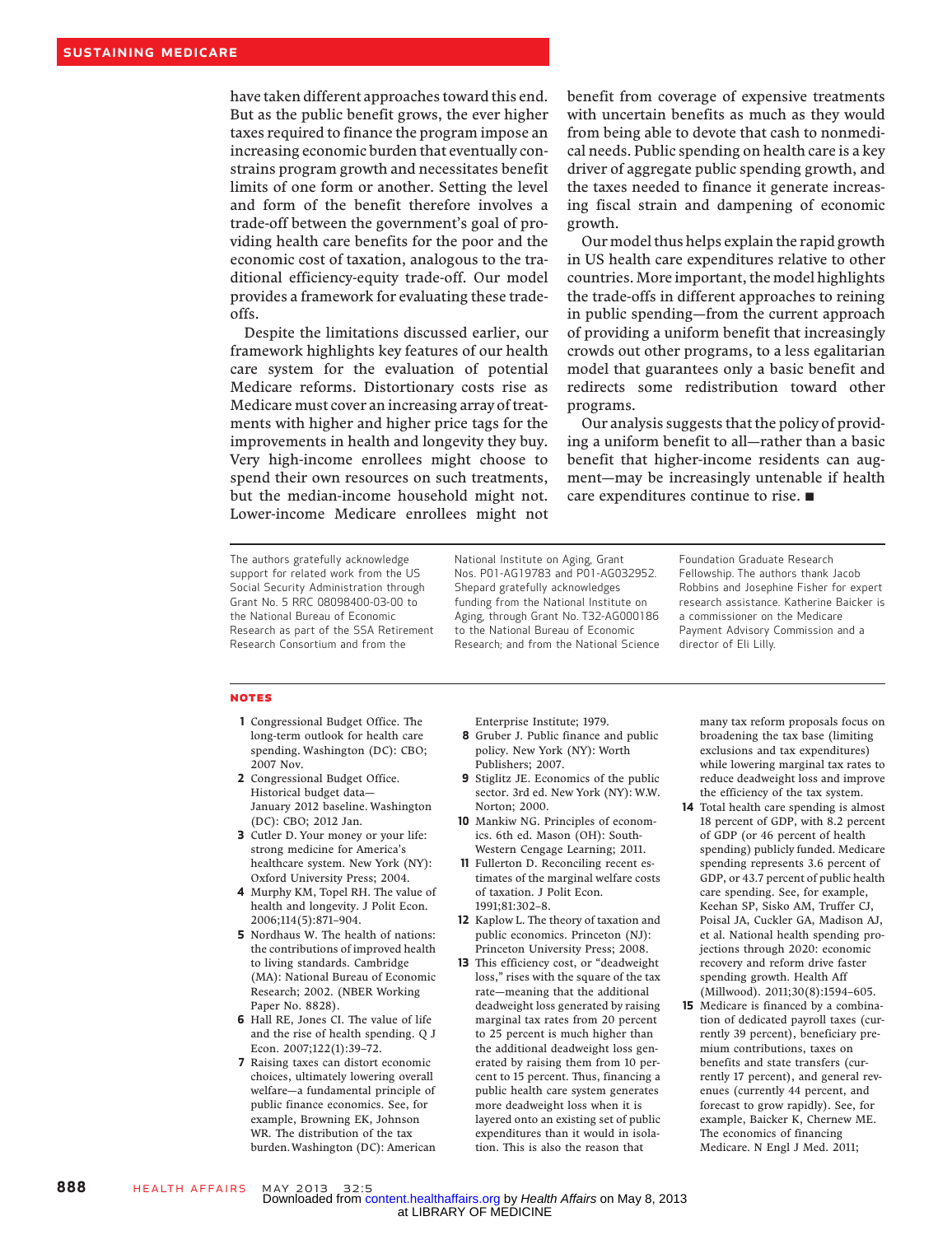365(e7):1–3.

- 16 Department of Health and Human Services. Annual report of the Boards of Trustees of the Federal Hospital Insurance and Federal Supplementary Medical Insurance Trust Funds. Washington (DC): Government Printing Office; 2011.
- 17 Both the payroll taxes and general revenues raised from income taxes contribute to the deadweight loss generated by redistributive public insurance programs. As noted above, financing social insurance programs through such taxes generates distortions in behavior that reduce overall well-being, and the size of that distortion is related to the overall marginal tax rate.
- 18 Reinhardt U. A fork in the road for health care. New York Times. 2012 May 25.
- 19 Results based on a modified version of model from Shepard M, Baicker K, Skinner JS. Optimal health care spending with redistributive financing [Internet]. Hanover (NH): Dartmouth Institute; 2013 May [cited 2013 May 7]. Available from: http://www.dartmouthatlas.org/ downloads/papers/Shepard BaickerSkinner\_OptimalHealth Spending.pdf
- 20 Chandra A, Skinner JS. Technology growth and expenditure growth in health care. J Econ Lit. 2012; 50(3):645–80.
- 21 Baicker K, Chandra A, Skinner JS. Saving money or just saving lives? Improving the productivity of U.S. health care spending. Annu Rev Econom. 2012;4:33–56.
- 22 Of course, these countries have very different health care systems. Each is largely publicly funded. Sweden's system is about 80 percent publicly funded through taxes, with subnational governments responsible for provision of services, and the Swedish economy's growth lagged that of the rest of the Organization for Economic Cooperation and Development (OECD) in the 1980s and 1990s. Denmark, similarly, has tax-funded universal coverage with subnational governments providing care, and economic growth has followed a similar trajectory. Germany has universal coverage that is publicly financed but privately delivered, and its economic growth was particularly strong in the 1980s, slowing since. These countries' universal systems thus also cover the whole population, unlike US public programs that focus on particular demographic groups, such as the elderly, children, the poor, and the disabled.
- 23 Clements B, Coady D, Gupta S. The economics of public health care reform in advanced and emerging economies. Washington (DC): International Monetary Fund; 2012.
- 24 Himmelstein DU, Woolhandler S.

Cost without benefit: administrative waste in US health care. N Engl J Med. 1986;11(7):441–5.

- 25 Seabury SA, Jena AB, Chandra A. Trends in the earnings of health care professionals in the United States, 1987–2010. JAMA. 2012;308(20): 2083–5.
- 26 This is a simplified description of the breakdown of public spending. Eligibility for many programs is interdependent and related to health; for example, disability status may trigger both health care and income benefits.
- 27 Optional Medigap policies cover copayments or services not covered by the traditional basic benefit. More than 90 percent of beneficiaries have (implicitly publicly subsidized) supplemental coverage, either through a retiree wrap-around plan or through an independently purchased Medigap policy, largely filling in the copayments included in the traditional Medicare benefit. Medicare Payment Advisory Commission. Health care spending and the Medicare program. Washington (DC): MedPAC; 2012 Jun.
- 28 See, for example, Currie J, Gahvari F. Transfers in cash and in-kind: theory meets the data. J Econ Lit. 2008; 46(2):333–83.
- 29 An alternative rationale for in-kind transfers is adverse selection: Healthier people (those with lower probability of needing expensive care) may purchase incomplete insurance in order to avoid pooling with sicker people who fully insure. See, for example, Rothschild M, Stiglitz J. Equilibrium in competitive insurance markets: an essay on the economics of imperfect information. Q J Econ. 1976;90(4):629–49.
- 30 Generous insurance may not be offered at a reasonable price for fear of a "death spiral" in which healthier enrollees are chased out by the higher costs of the sick people who do sign up. See Cutler DM, Reber SJ. Paying for health insurance: the trade-off between competition and adverse selection. Q J Econ. 1998; 113(2):433–66.
- 31 Steinbrook R. Saying no isn't NICE: the travails of Britain's National Institute for Health and Clinical Excellence. N Engl J. Med. 2008;359:1977–81.
- 32 Baicker K, Skinner JS. Health care spending growth and the future of U.S. tax rates. In: Brown J, editor. Tax policy and the economy. Chicago (IL): University of Chicago Press; 2011. p. 39–67.
- 33 Getzen TE. Population aging and the growth of health expenditures. J Gerontol. 1992;17:S98–104.
- **34** The model is calibrated to match CBO forecasts of total public spending on health under current policy, with total (state and federal) public spending of about 22 percent

of GDP in 2050 and federal spending on Medicare, Medicaid, and exchange subsidies of 15 percent. See Note 2.

- 35 Emanuel EJ, Fuchs V. Health care vouchers—a proposal for universal coverage. N Engl J Med. 2005; 352(12):1255–60.
- 36 Aaron HJ, Reischauer RD. The Medicare reform debate: what is the next step? Health Aff (Millwood). 1995;14(4):8–30.
- 37 Ryan P. The path to prosperity: a blueprint for American renewal. Washington (DC): US House of Representatives; 2012. (Fiscal Year 2013 Budget Resolution).
- 38 Alternatively, lower-income elderly people might be given a voucher for health insurance that is sufficiently large to allow them to purchase the high-cost plan and keep the cash difference if they choose to purchase a lower-cost plan. This differs from the current Medicare Advantage setup in that beneficiaries are not given the option of a cash refund if they choose a lower-cost plan. Instead, plans that are more efficient can increase benefits or reduce copayments. See Medicare Payment Advisory Commission. Benefit design and cost-sharing in Medicare Advantage plans: report to the Congress. Washington (DC): MedPAC; 2002 Dec.
- 39 Fendrick AM, Chernew ME. Value based insurance design: maintaining a focus on health in an era of cost containment. Am J Manag Care. 2009;15(6):338–43.
- 40 Gibson TB, Wang S, Kelly E, Brown C, Turner C, Frech-Tamas F, et al. A value-based insurance design program at a large company boosted medication adherence for employees with chronic illnesses. Health Aff (Millwood). 2011;30(1):109–17.
- 41 An additional challenge is that different health care systems appear to exhibit varying degrees of efficiency in providing care to their patients. See, for example, Fisher ES, Wennberg DE, Stukel TA, Gottlieb DJ, Lucas FL, Pinder EL. The implications of regional variation in Medicare spending. Part 1: the content, quality, and accessibility of care. Ann Intern Med. 2003;138(4): 273–87.
- 42 Fisher ES, Wennberg DE, Stukel TA, Gottlieb DJ, Lucas FL, Pinder EL. The implications of regional variation in Medicare spending. Part 2: health outcomes and satisfaction with care. Ann Intern Med. 2003;138(4): 288–98.
- 43 Baicker K, Chandra A. Medicare spending, the physician workforce, and beneficiaries' quality of care. Health Aff (Millwood). 2004;23: w4-184–97. DOI: 10.1377/ hlthaff.w4.184.
- 44 Skinner JS. Causes and consequences of geographic variation in